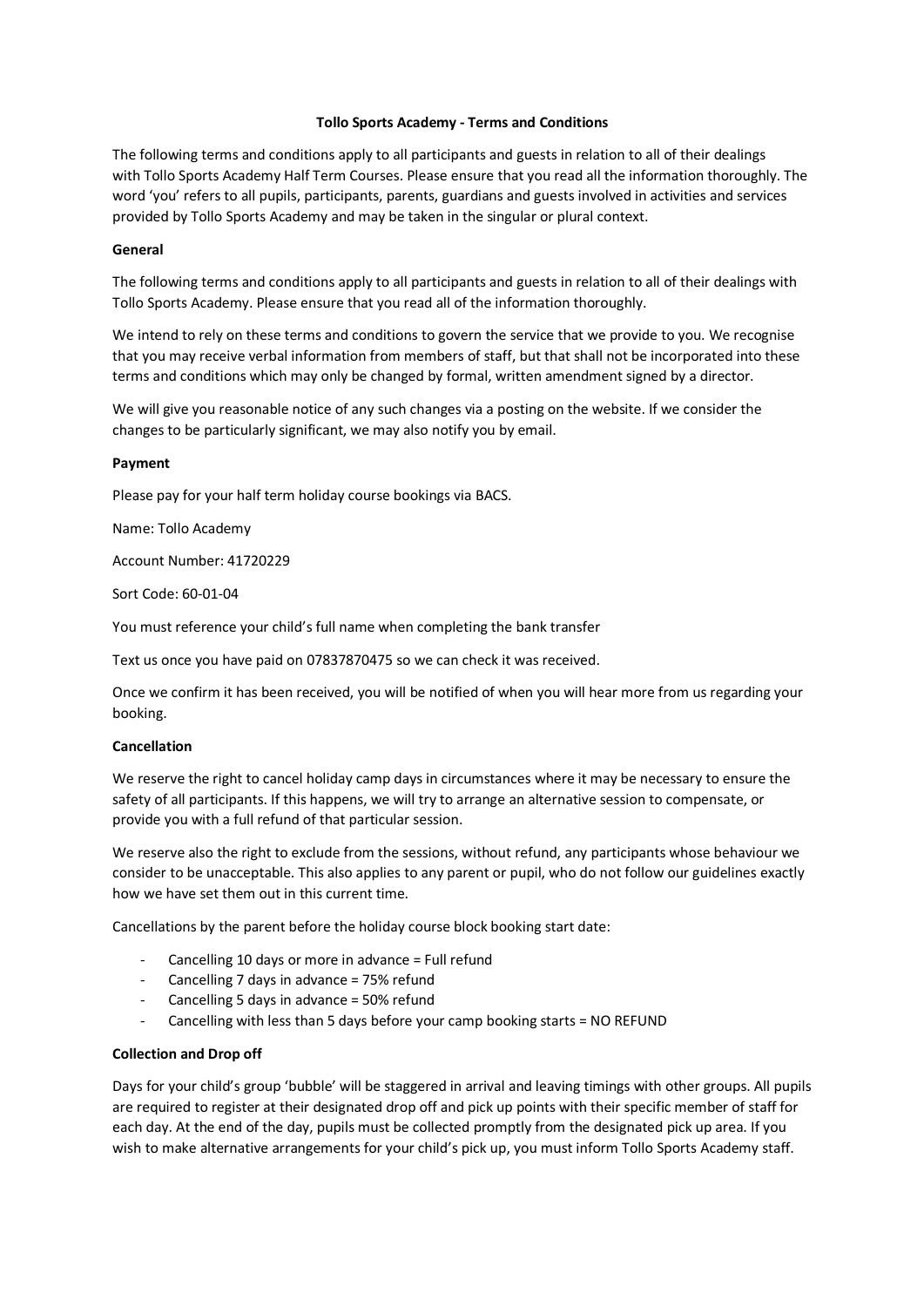Once collected, the parent or carer must allow the coach to take a picture of that adult with the child as our form of signing the child out.

### **Physical Condition**

In registering with us, you are confirming to us that you are in good physical condition and that you are not aware of any medical or any other reason why you should not engage in physical exercise with Tollo Sports Academy. You are also confirming that exercise would not be detrimental to your health, safety, comfort or welfare. Any injuries or medical conditions, current or subsequent, which may affect your ability to perform or participate in our sessions, must be brought to our attention. All medical information disclosed to us will be held in the strictest confidence.

Upon your daily arrival, parents will be asked to complete a coronavirus declaration form to allow the child to attend the holiday course. All staff and children will also have their temperature taken before entering the facility.

Under no circumstances will parents be allowed to enter the facility apart from the drop off and pick up points.

#### **Absence**

We ask that you inform us via email at tolloacademy@gmail.com or via phone to 07837870475, as soon as you know that your child will not be attending a holiday course day. All the days will be planned in advance and knowledge of participating numbers is important to our preparation.

Refunds will not be provided to participants for absences unless it fits with the cancellation policy detailed above.

#### **Lost Property**

All property is left entirely at the participant's own risk. Tollo Sports Academy cannot accept any responsibility for the loss of or damage to any personal possessions.

We ask that pupils only bring essentials to the camp to lower the risk of contamination.

#### **Medical Conditions**

You must declare when booking onto a course / waiting list of any existing medical conditions that they are aware of that the child or adult which may be harmful or not to another person. You must agree to inform us if any changes in any medical condition as soon as you are aware of them. All information will be kept strictly confidential and it is at Tollo Sports Academy's discretion to accept or refuse any applicant to join in any sessions.

If a medical need is declared, you must provide only the designated coach for your child's group their medication.

## **Our Duty**

At Tollo Sports Academy, we acknowledge and understand that we have a duty of care to all children and young people, playing or otherwise, who participate in our sessions. Before and during these activities, risk assessments will be carried out to minimise the risk of harm to all participants and staff.

We shall not be responsible for any failure to discharge our obligations where this results from circumstances beyond our control.

We do not seek to avoid liability for negligence occasioning death or physical injury, but otherwise our maximum liability for any breach of contract or other claim in law shall be limited to a refund of unexpired session fees.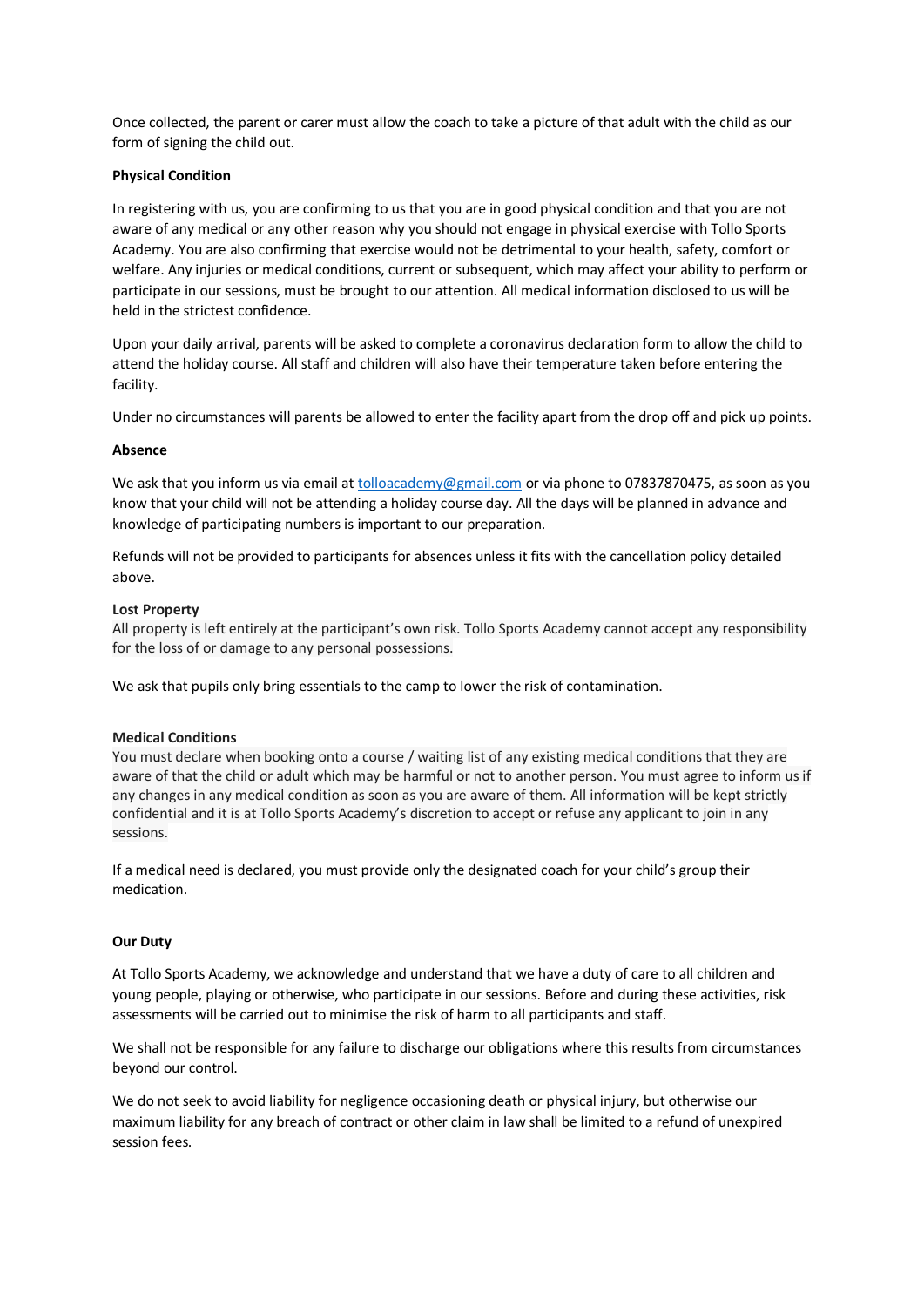Allowing your child to participate on our holiday course, means you are happy to proceed when understanding the current risks linking to COVID 19.

## **Participant Code of Conduct**

- 1. We expect high standards of personal behaviour and discipline from you as a member of our Academy.
- 2. You must inform the coach if you have an injury.
- 3. Violence, threatening behaviour or bullying conduct will not be tolerated.
- 4. Participants must bring an appropriate drink to all sessions; dehydration adversely affects player performance and can, in some cases, be dangerous.
- 5. In the interests of safety, participants must not eat or chew, or wear any form of jewellery during sessions.
- 6. We expect you to understand your role as part of the activity group, that you are to respect and encourage each other and to accept that mistakes will be made by all participants.
- 7. Participants must wear clothing and footwear appropriate to weather conditions.
- 8. Enjoyment is a key element to success and as a participant you should never lose sight of that. If a participant has any concerns or worries about their personal performance, they are encouraged to speak to a member of staff.

## **Parent/Carer Code of Conduct**

- 1. Understand the importance to participant welfare and development of key relationships and influences.
- 2. Work with Tollo Sports Academy staff in the interests of your child. Inform the staff immediately if there is any change in your child's medical condition and discuss any issues that may impact upon your child's performance.
- 3. Place the well-being and safety of every young participant above all other considerations.
- 4. Set a positive example by behaving in a way conducive to promoting excellence, enjoyment, fair play and respect.
- 5. Encourage and guide participants to accept responsibility for their behaviour and to conduct themselves in a professional manner.
- 6. When watching sessions, you must stand in a designated area as directed by Tollo Sports Academy or school members of staff.
- 7. Appreciate that mistakes can be made and refrain from making negative comments. In essence, praise is the only form of communication which we expect from parents and guardians.
- 8. Ensure that your child wears the correct clothing and footwear appropriate to weather conditions.
- 9. Ensure you child brings an appropriate drink to all sessions; dehydration adversely affects player performance and can, in some cases, be dangerous.
- 10. Support coach's decision at all times. If you have any concerns about sessions you are encouraged to discuss them privately with a member of staff.

# **Customer Services**

If you have any queries or have cause to complain about any aspect of our services, please contact us at tolloacademy@gmail.com

## **Declaration**

In subscribing to a The Holiday Course service provided by Tollo Sports Academy, both I (as a parent or primary carer) and my child who will be attending, acknowledge: -

- 1. I am aware of potential risks associated with physical exercise and I am voluntarily joining in with these activities in the belief that I am fit to do so.
- 2. I will notify Tollo Sports Academy immediately of any changes in my child's medical condition.